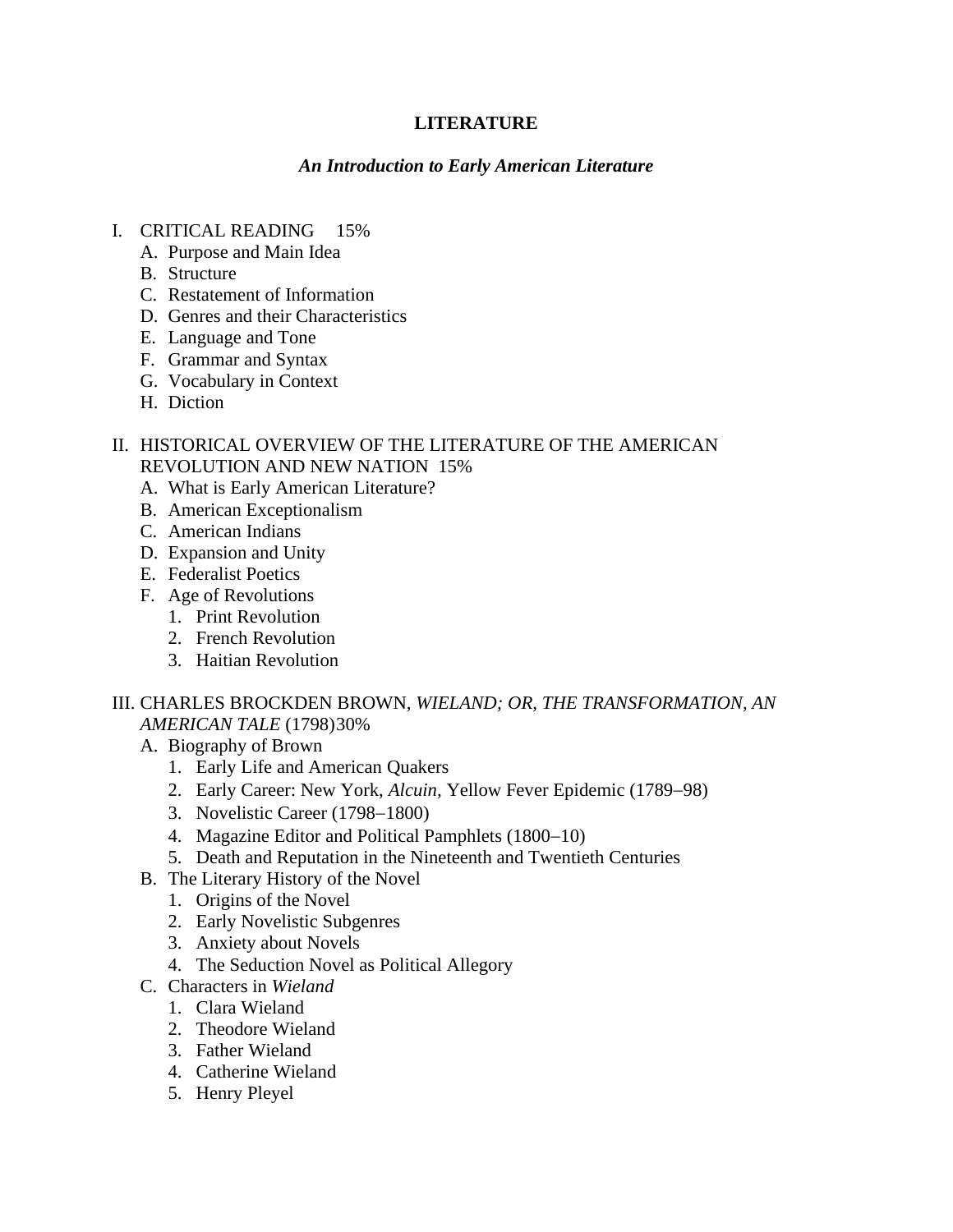- 6. Frances Carwin
- 7. Louisa Conway and Other Minor Characters
- D. Settings of *Wieland* 
	- 1. Rural Philadelphia: Mettingen
	- 2. Urban Philadelphia
- E. Plot Summary
- F. Novelistic Forms of *Wieland*
	- 1. Epistolary Novel
	- 2. Seduction Novel
	- 3. Gothic Novel
- G. Themes
	- 1. Calvinism to the Enlightenment: Faith versus Reason
	- 2. Partisan Politics in the 1790s: Anarchy versus Tyranny
	- 3. Communication and Representation

# III. SHORTER SELECTIONS 40%

- A. SELECTED WORK: J. HECTOR ST. JOHN DE CRÈVECOEUR, *LETTERS FROM AN AMERICAN FARMER*, EXCERPTS FROM LETTER III AND LETTER IX (1782)
	- 1. Biography
	- 2. American Exceptionalism
	- 3. Slavery in America
- B. Indian Oration
	- 1. SELECTED WORK: CANASSATEGO, SPEECH AT LANCASTER (1744)
		- a. Biography and Haudenosaunee Politics
		- b. Political Significance
	- 2. SELECTED WORK: CHIEF LOGAN'S SPEECH (1787)
		- a. Biography and Textual History
		- b. Myth of the Noble Savage
- C. SELECTED WORKS: PHILLIS WHEATLEY, "ON BEING BROUGHT FROM AFRICA TO AMERICA" (1773) AND "TO THE RIGHT HONORABLE WILLIAM, EARL OF DARTMOUTH" (1773)
	- 1. Biography
	- 2. Wheatley's Anti-Slavery Argument
- D. SELECTED WORKS: PHILIP FRENEAU, "ON THE EMIGRATION TO AMERICA" (1785) AND "THE INDIAN BURYING GROUND" (1788)
	- 1. Biography and Textual History
	- 2. American Romanticism
- E. Familiar Letters
	- 1. SELECTED WORK: LETTER FROM ALEXANDER HAMILTON TO ELIZABETH SCHUYLER, AUGUST 1780
	- 2. SELECTED WORK: LETTER FROM ABIGAIL ADAMS TO JOHN ADAMS, MARCH 31, 1776
- F. SELECTED WORK: JUDITH SARGENT MURRAY, EXCERPT FROM "ON THE EQUALITY OF THE SEXES" (1790)
	- 1. Biography and Textual History
	- 2. Women's Rights in the Early Nation
- G. SELECTED WORKS: ALEXANDER HAMILTON, FEDERALIST NO. 1 AND JAMES MADISON,